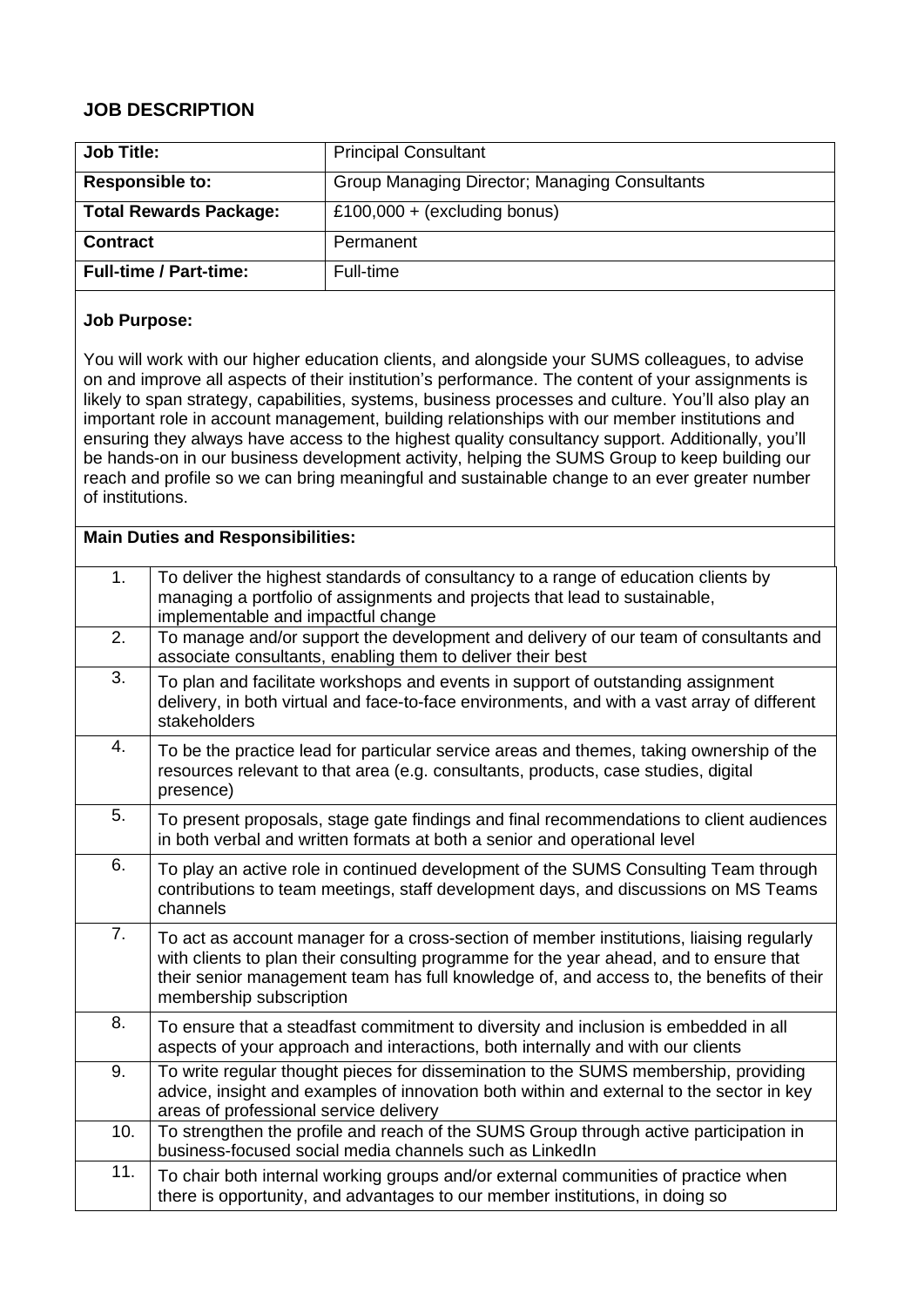| 12. | To be an active contributor to our business development activity which can range from<br>authoring/contributing to written tender proposals through to being part of the pitching<br>team for particular assignments                                     |
|-----|----------------------------------------------------------------------------------------------------------------------------------------------------------------------------------------------------------------------------------------------------------|
| 13. | To deliver assignments both individually and as part of a larger consulting team,<br>sometimes acting as a senior delivery consultant for big transformation programmes and<br>managing the consulting resources required to deliver a gold-standard job |

## **ESSENTIAL COMPETENCIES AND BEHAVIOURS**

| <b>Essential Competencies and</b><br><b>Behaviours</b>                                                 | <b>Demonstrated by?</b>                                                                                                                                                                                                                                |
|--------------------------------------------------------------------------------------------------------|--------------------------------------------------------------------------------------------------------------------------------------------------------------------------------------------------------------------------------------------------------|
| Focused on delivering excellence                                                                       | You consistently bring high quality insight,<br>Ξ<br>responsiveness and solutions to senior clients                                                                                                                                                    |
| Excellent communicator, verbally<br>and in written communication                                       | Your written communication is fluent, well-crafted and<br>Ξ<br>accessible<br>You have a personable and socially competent style<br>٠<br>which puts clients at ease and leads to meaningful and<br>long-lasting relationships                           |
|                                                                                                        | Your verbal presentations are well-planned, thoughtful<br>٠<br>and delivered with enthusiasm and energy                                                                                                                                                |
| Financially literate and commercially<br>aware                                                         | $\blacksquare$<br>You develop full and robust business cases, with<br>appropriate caveats, which include commercial<br>considerations and a sound estimate of costs and ROI                                                                            |
|                                                                                                        | You have an understanding of the importance of<br>٠<br>sustainability in its broadest sense: economic, social<br>and environmental                                                                                                                     |
| Competent in analysing data and<br>drawing upon business intelligence,<br>to inform option development | You are able to analyse and derive insight from a<br>×,<br>range of quantitative and qualitative data<br>You are proactive in learning how to use SUMS'<br>٠<br>bespoke visualisation dashboards to inform proposals<br>and recommendations to clients |
| Ability to manage delivery of a team<br>of consultants                                                 | $\blacksquare$<br>You are a supportive and adaptive manager, able to<br>bring the best out of consulting teams that include a<br>range of skillsets and working preferences                                                                            |
| Low management and quality<br>assurance overhead                                                       | You are proactive and confident in your approach,<br>comfortable in proposing solutions to problems and<br>seeking additional views<br>Your outputs are of a high calibre<br>٠                                                                         |
| A commitment to continuous<br>improvement                                                              | You are able to positively take on board feedback and<br>use it to drive improvement                                                                                                                                                                   |
|                                                                                                        | You invest in your personal development and<br>$\blacksquare$<br>demonstrate a willingness to share personal learning<br>and good practice examples with others, both internally<br>and externally, to enhance their knowledge and/or<br>skills        |